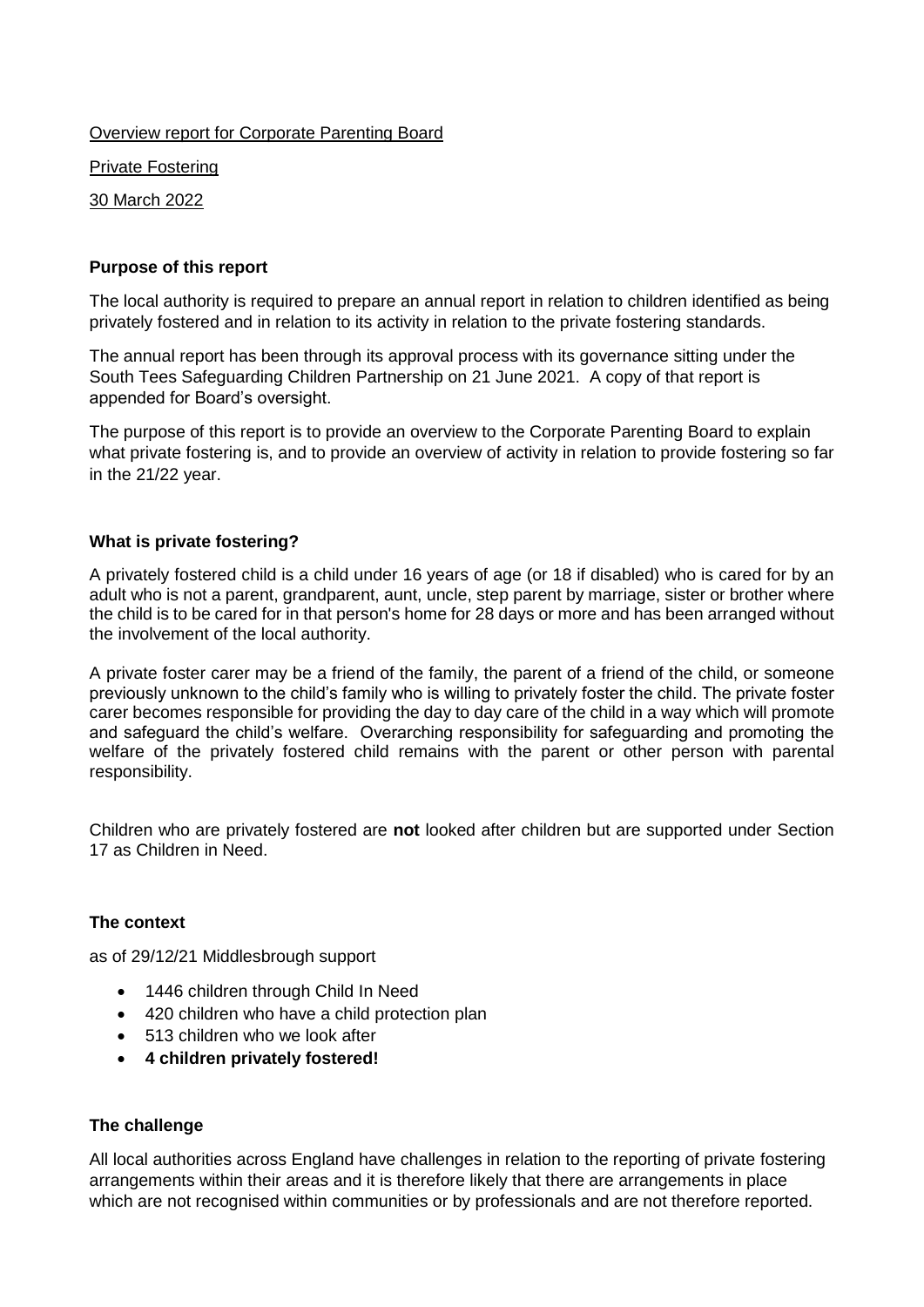We have therefore focused on awareness raising activity across the area, in conjunction with Redcar. This includes:

- Social media awareness Twitter, Linkedin, Middlesbrough Children Matters, etc. on a regular basis.
- New poster campaign schools briefed via Designated Safeguarding Lead forum and through the Safeguarding Information Officer
- Private Fostering Steering Group members have been sending the message out within their own organisations – police and health

What we need to do next

 Support to reach out across Middlesbrough's diverse communities – how can Members help?

B Short

29.12.21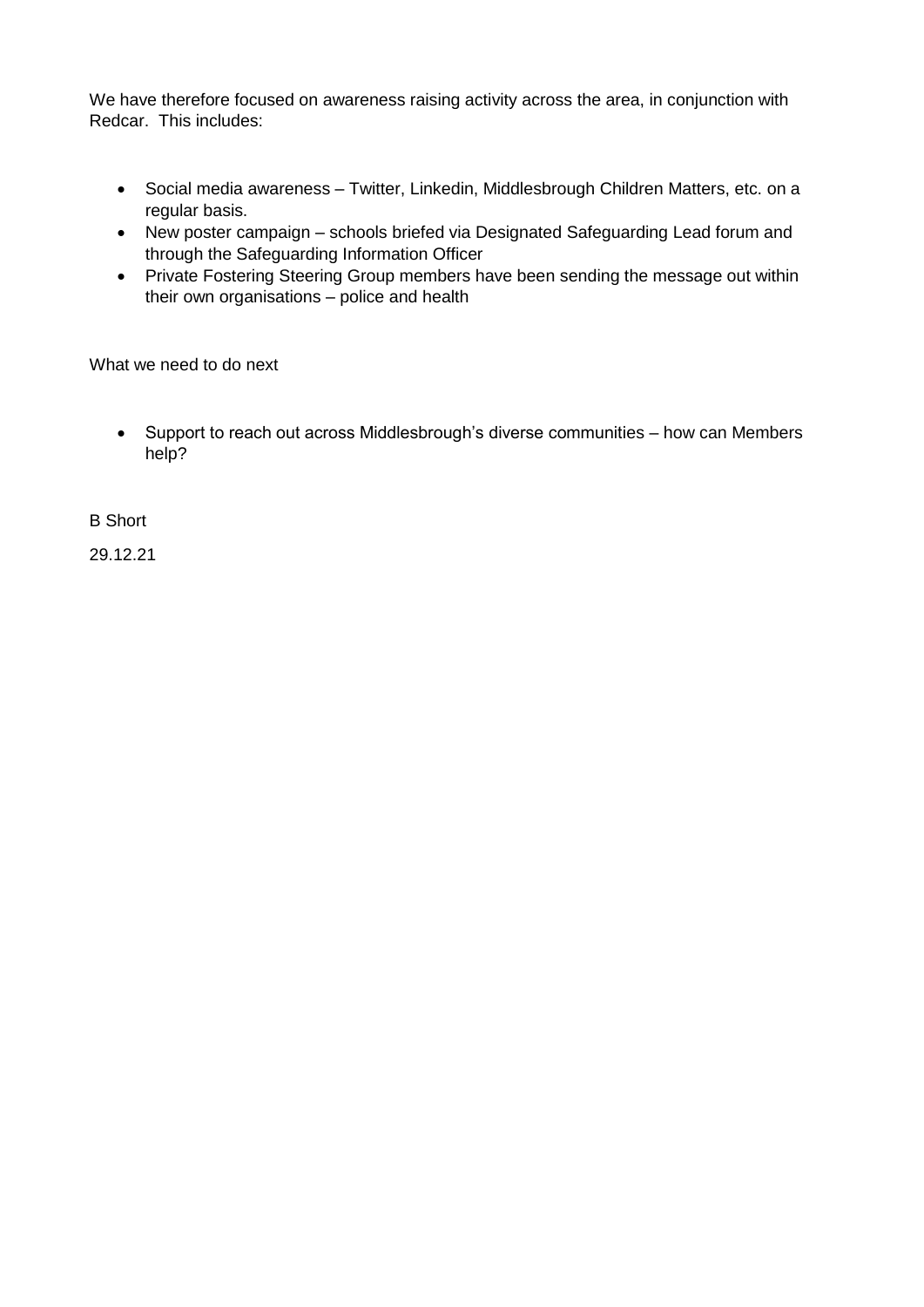Appendix 1 – Annual Private Fostering report



Safeguarding & Children's Care

**Annual report on Private Fostering** 

**for 2020/21**

Report Prepared by Ben Short

Head of Safeguarding and Care Planning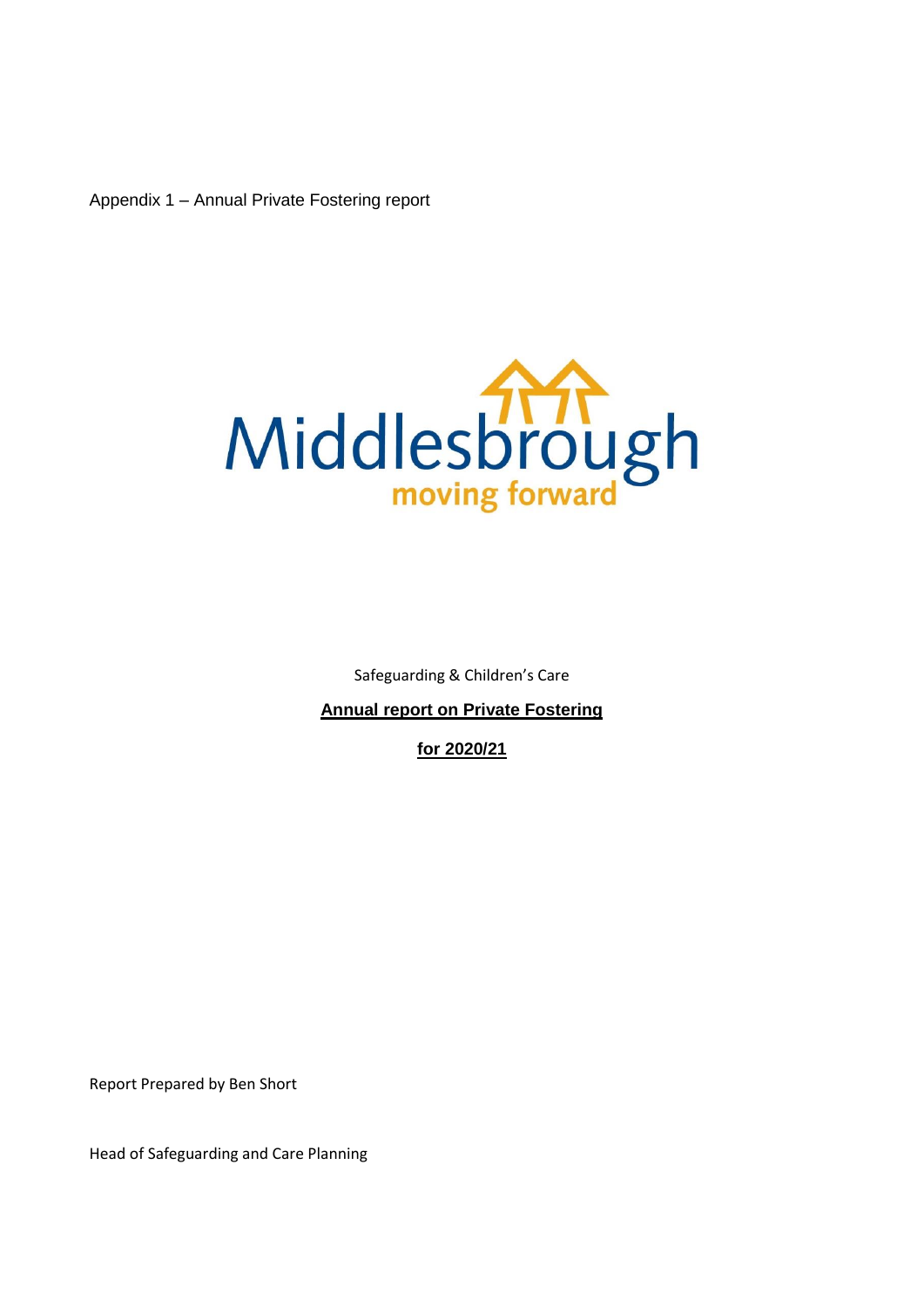| Standard 7 – Monitoring Compliance with Duties and Functions in relation to Private Fostering 11 | Contents |  |
|--------------------------------------------------------------------------------------------------|----------|--|
|                                                                                                  |          |  |
|                                                                                                  |          |  |
|                                                                                                  |          |  |
|                                                                                                  |          |  |
|                                                                                                  |          |  |
|                                                                                                  |          |  |
|                                                                                                  |          |  |
|                                                                                                  |          |  |
|                                                                                                  |          |  |
|                                                                                                  |          |  |
|                                                                                                  |          |  |
|                                                                                                  |          |  |
|                                                                                                  |          |  |
|                                                                                                  |          |  |
|                                                                                                  |          |  |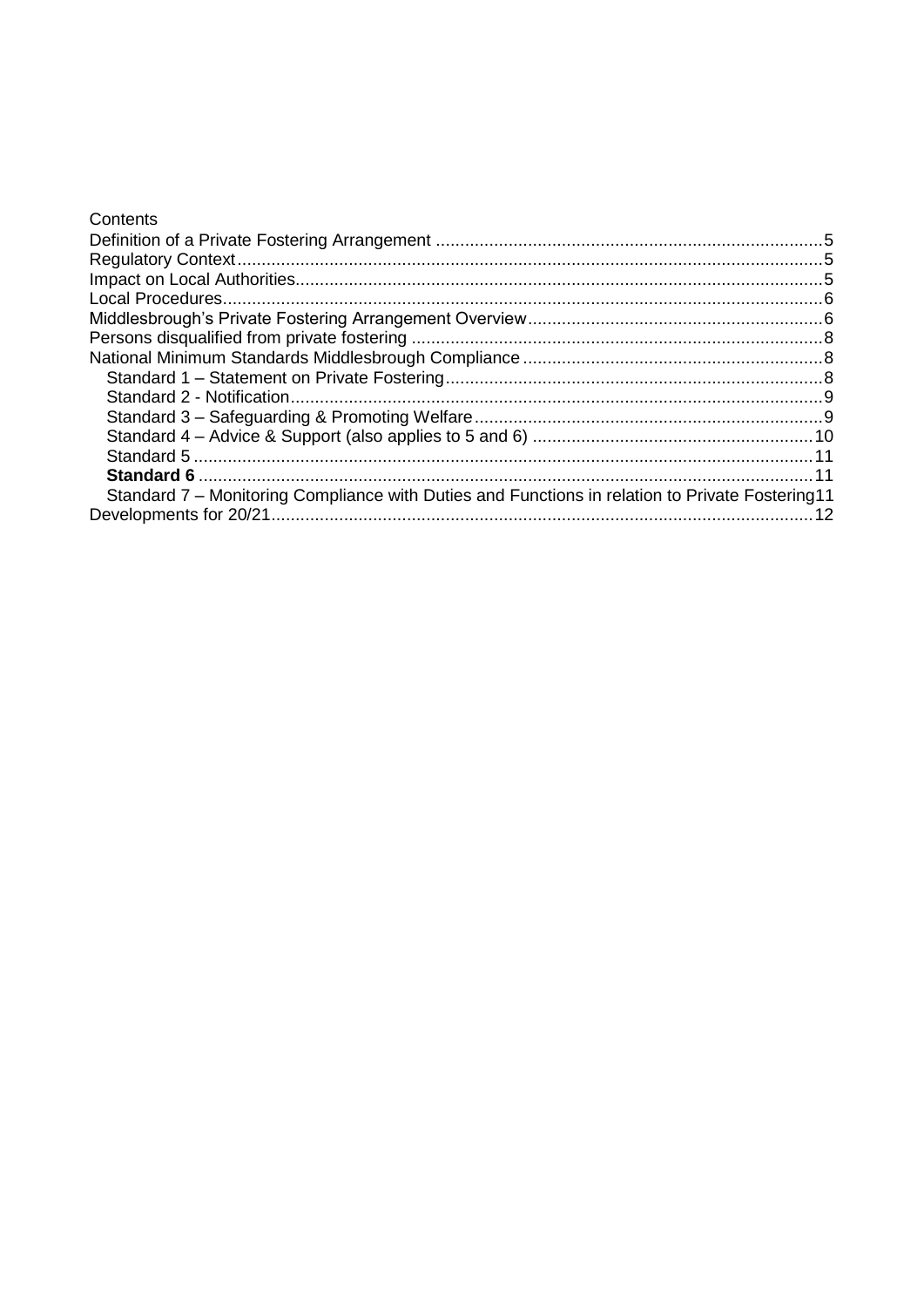## <span id="page-4-0"></span>**Definition of a Private Fostering Arrangement**

A privately fostered child is a child under 16 years of age (or 18 if disabled) who is cared for by an adult who is not a parent, grandparent, aunt, uncle, step parent by marriage, sister or brother where the child is to be cared for in that person's home for 28 days or more and has been arranged without the involvement of the local authority.

A private foster carer may be a friend of the family, the parent of a friend of the child, or someone previously unknown to the child's family who is willing to privately foster the child. The private foster carer becomes responsible for providing the day to day care of the child in a way which will promote and safeguard the child's welfare. Overarching responsibility for safeguarding and promoting the welfare of the privately fostered child remains with the parent or other person with parental responsibility.

## <span id="page-4-1"></span>**Regulatory Context**

The 2005 regulations are made under the Children Act 1989. The National Minimum Standards are issued by the Secretary of State under section 7 of the Local Authority Social Services Act 1970, which requires local authorities in their social services functions to act under the general guidance of the Secretary of State. As such the National Minimum Standards do not have the full force of statute, but should be complied with unless local circumstances indicate exceptional reasons which justify a variation.

The National Minimum Standards apply to all local authorities. They are minimum standards, rather than 'best possible' practice. The standards are grouped under a series of key topics:

- Statement on private fostering
- Notification
- Safeguarding and promote welfare
- Advice and support
- Monitoring compliance

Each standard, or group of standards, is preceded by a statement of the outcome to be achieved by the local authority. The standards are intended to be qualitative although they are also designed to be measureable. It is intended that the standards will be used by local authorities and by the Commission for Social Care Inspection (CSCI) to focus on securing positive outcomes for privately fostered children and young people and reducing any risks to their welfare and safety. In inspecting against these standards, CSCI follows a proportionate inspection methodology, which enables consistent judgments to be made across the country.

## <span id="page-4-2"></span>**Impact on Local Authorities**

Whilst it is a private arrangement between the parent(s) and carer(s), and is one made without the involvement of the Local Authority, Middlesbrough Safeguarding & Children's Care has a legal duty to ensure that any child or young person is safe and well looked after and does not come to any harm in a private fostering arrangement.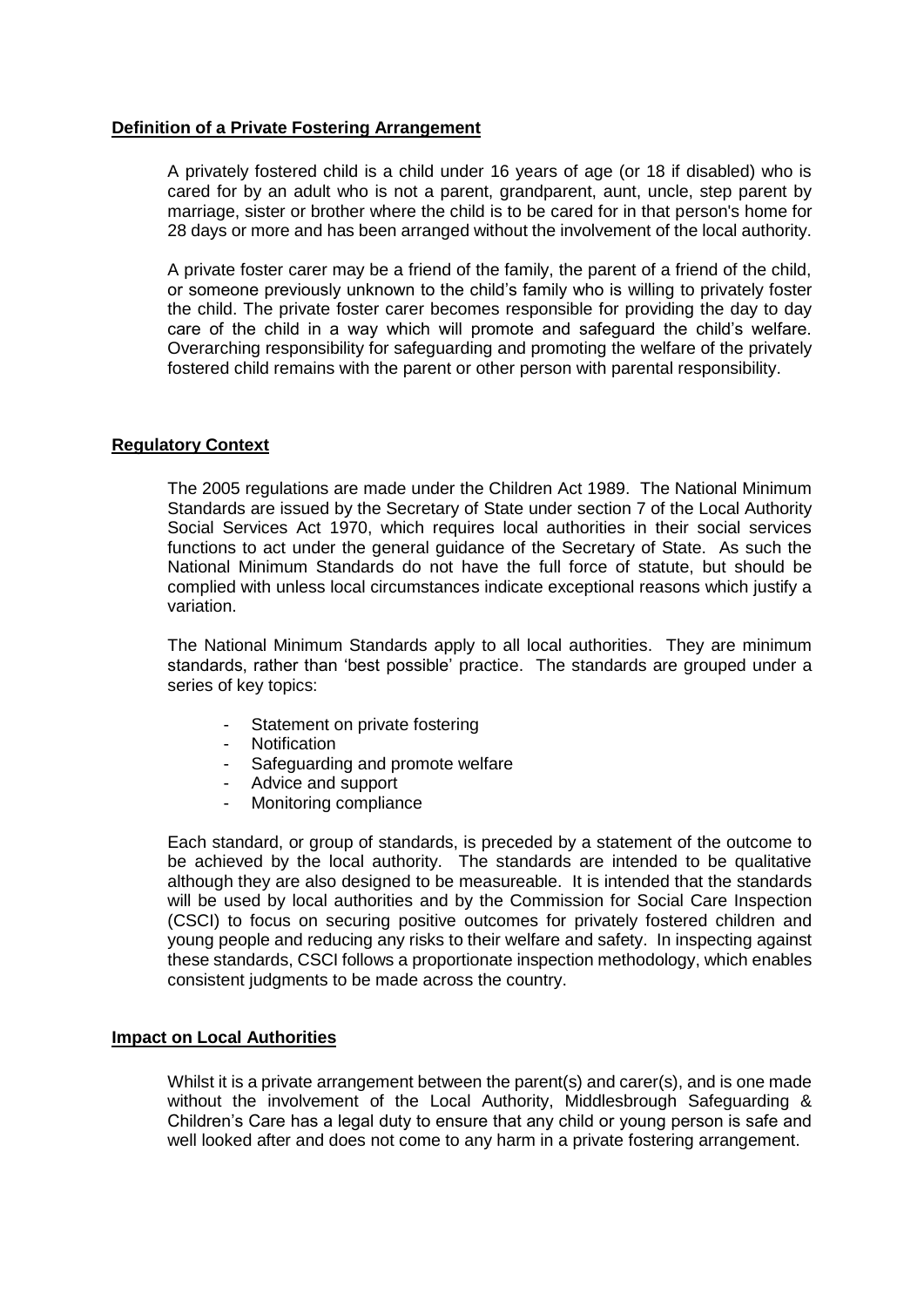The National Minimum Standards specify a minimum standard for local authority practice in the fulfilment of Children Act duties and functions in relation to private fostering. They, along with the measures in section 44 of the Children Act 2004 and the 2005 regulations, are intended to better focus local authorities' attention on private fostering, in part by requiring them to take a more proactive approach to identifying arrangements in their area.

# <span id="page-5-0"></span>**Local Procedures**

Middlesbrough Children's Services hold their local policy and procedures on TriX and can be located at https://www.proceduresonline.com/middlesbrough/cs/p\_private\_fost.html#

The public facing page for information about what do when a private fostering arrangement is identified, is at [https://www.middlesbrough.gov.uk/children-families-and-safeguarding/fostering](https://www.middlesbrough.gov.uk/children-families-and-safeguarding/fostering-and-adoption/private-fostering)[and-adoption/private-fostering](https://www.middlesbrough.gov.uk/children-families-and-safeguarding/fostering-and-adoption/private-fostering)

A joint private fostering awareness campaign is being progressed as requested by STSCP and the proposal will be submitted alongside this report.

## <span id="page-5-1"></span>**Middlesbrough's Private Fostering Arrangement Overview**

Data recorded in the PF1 Statutory Report on L Liquid Logic 20/21 is detailed in the table below.

|                            | 17/18          | 18/19 | 19/20 | 20/21 |
|----------------------------|----------------|-------|-------|-------|
| Number of<br>new           | 3              | 6     | 6     | 4     |
| notifications              |                |       |       |       |
| <b>Number</b><br>of<br>new | -3             | 6     | 6     | 4     |
| Private Fostering          |                |       |       |       |
| arrangements that          |                |       |       |       |
| started in the year        |                |       |       |       |
| <b>Number</b><br>οf        | 2              | 2     | 7     | 3     |
| arrangements               |                |       |       |       |
| ending in the year         |                |       |       |       |
| Number of Private          | $\overline{2}$ | 6     | 5     | 6     |
| Fostering                  |                |       |       |       |
| arrangements still in      |                |       |       |       |
| place at the end of        |                |       |       |       |
| march each year            |                |       |       |       |

The number of private fostering arrangements within Middlesbrough remains low and this remains a significant area for development. A joint STSCP awareness raising campaign will be presented alongside this paper, to raise both community and partner awareness of private fostering.

During the reporting year 20/21 4 new notifications for private fostering were received with an average age of 12 ½.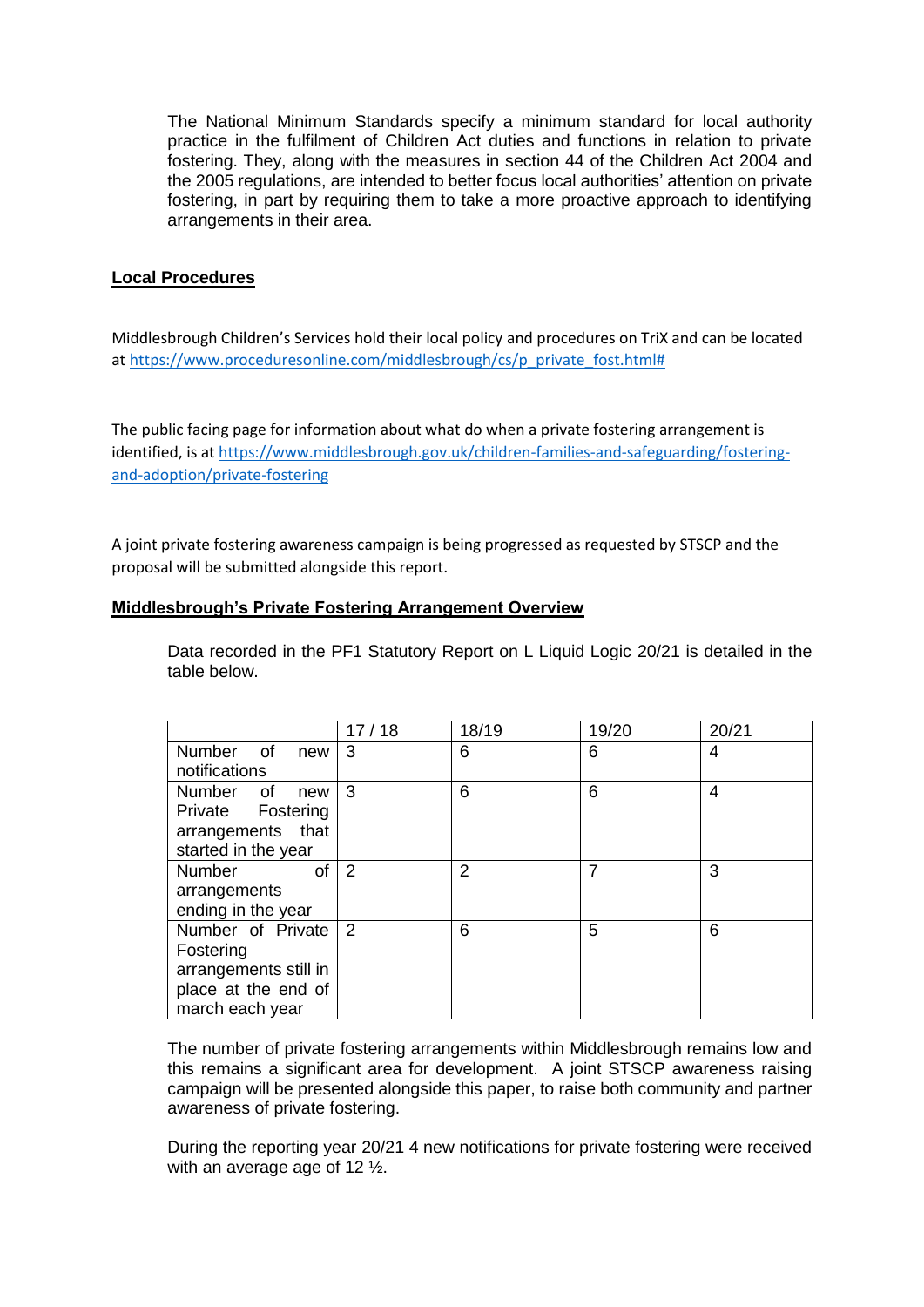At the end of the year, 6 private fostering arrangements continued to be in place consisting of 5 biologically female and 1 male young person, as follows:

| <b>Child</b>   | ID     | <b>Start Date</b> | Date of<br><b>birth</b> | <b>Biologically</b><br>assigned<br>gender/sex |
|----------------|--------|-------------------|-------------------------|-----------------------------------------------|
| $\mathbf{1}$   | 476449 | 31/10/2019        | $1 - 10 - 05$           | F                                             |
| $\overline{2}$ | 492199 | 01/04/2019        | $6 - 4 - 06$            | M                                             |
| 3              | 596310 | 23/03/2021        | 16-10-08                | $\mathsf{F}$                                  |
| 4              | 598885 | 12/09/2017        | $5 - 11 - 05$           | F                                             |
| 5              | 676619 | 23/11/2020        | $3 - 2 - 14$            | F                                             |
| 6              | 834105 | 23/02/2021        | 19-11-05                | F                                             |

## 476449

A private fostering arrangement for a 15 year old female child which has been in place for 18 months at the time of writing the report. This is a very settled placement which is regularly reviewed and where the young person is seen by her social worker regularly.

## 492199

15 year old male child who is living with friends of the family following have frequent fall outs at home. He is very settled where lives and has regular family time with his mother and siblings. The carer is considering a Child Arrangements Order.

## 596310

This is a 12 year old female child who is living with a cousin following the passing of her grandmother with whom she had lived under a Child Arrangements Order. The care received is described as excellent and responsive to her needs. This is a new arrangement made in March 2021.

#### 598885

15 year old female child who is living with family friends and has done so for a very long time, reportedly since she was a toddler but formally under a private fostering arrangement in Middlesbrough for over 3 years. She turns 16 this year and it may have been possible to have secured a Child Arrangement Order before this point.

#### 676619

A 7 year old female child who is living with close family friends following the death of her mother late last year. There are ongoing discussions about the potential support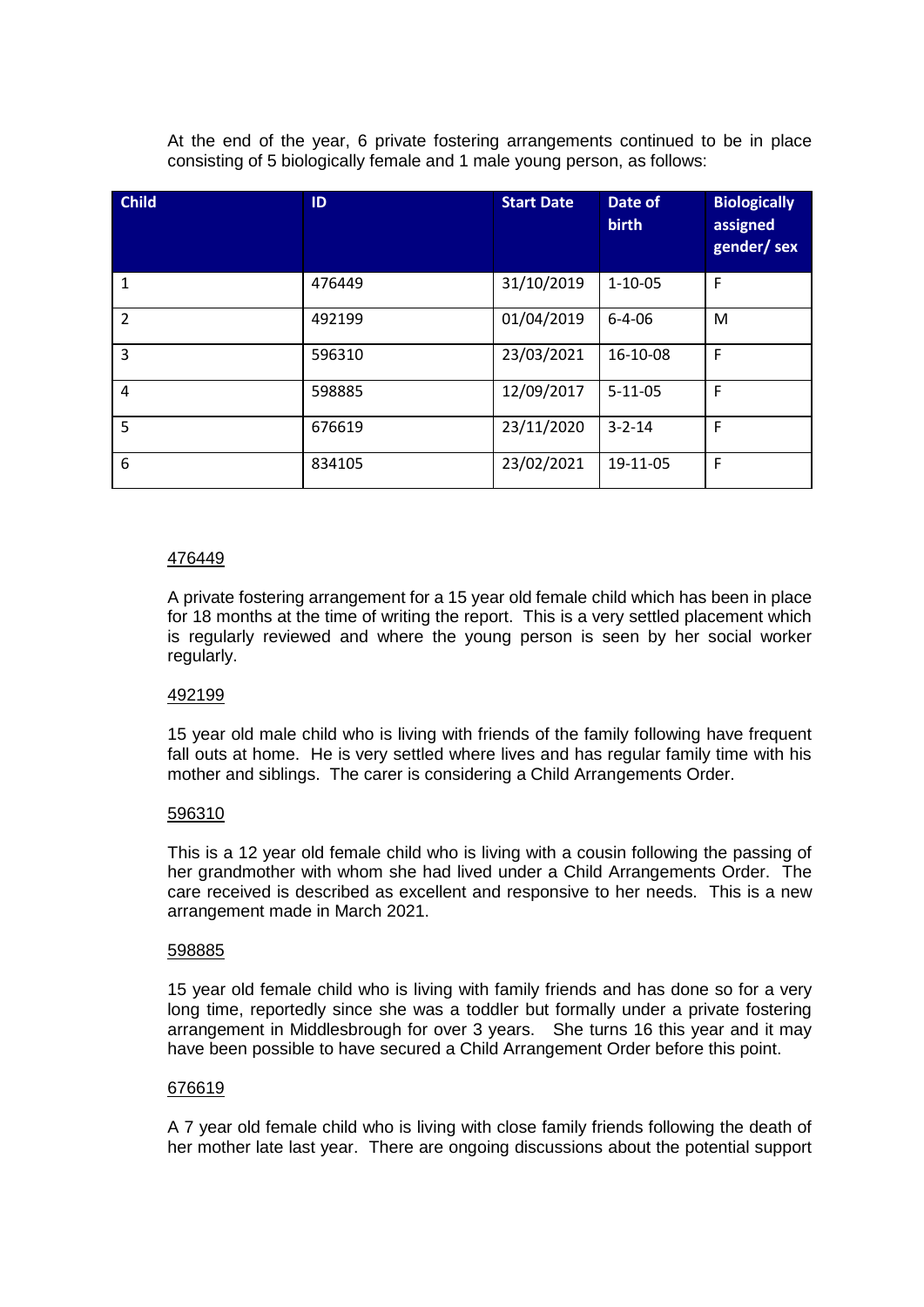to apply for a private law order for such a young child. The arrangement is supported by the child's father and though a positive assessment.

#### 834105

15 year old child identifying as male lived with family friends. This follows a family discussion that he would live with family. The assessment is ongoing at this time but appears to be positive and will be further reviewed at gateway once the assessment is finalised and if approved by the Head of Service.

### <span id="page-7-0"></span>**Persons disqualified from private fostering**

No prohibitions have been issued during the 20/21 year.

### <span id="page-7-1"></span>**National Minimum Standards Middlesbrough Compliance**

The strategic lead for Private Fostering sits with the Head of Safeguarding Care planning.

This section of the report will consider the local authority's compliance with the minimum standards during the course of 20/21 and will provide a summary of the work that has been undertaken in relation to each minimum standard.

<span id="page-7-2"></span>Standard 1 – Statement on Private Fostering

**The local Authority has a written statement or plan, which sets out its duties and functions in relation to Private Fostering and the ways in which they will be carried out.**

The statement of purpose is available on the council internet page here [https://www.middlesbrough.gov.uk/children-families-and-safeguarding/fostering-and](https://www.middlesbrough.gov.uk/children-families-and-safeguarding/fostering-and-adoption/private-fostering)[adoption/private-fostering](https://www.middlesbrough.gov.uk/children-families-and-safeguarding/fostering-and-adoption/private-fostering)

The policy and procedure is up to date and sufficiently detailed to enable its application into social work responses. This is supported by the Children's Services procedures manual which remains relevant and linked above.

The low level reporting of Private Fostering in Middlesbrough is a challenge and further work across the partnership has been identified to ensure that the community and professionals understand private fostering and respond to it appropriately.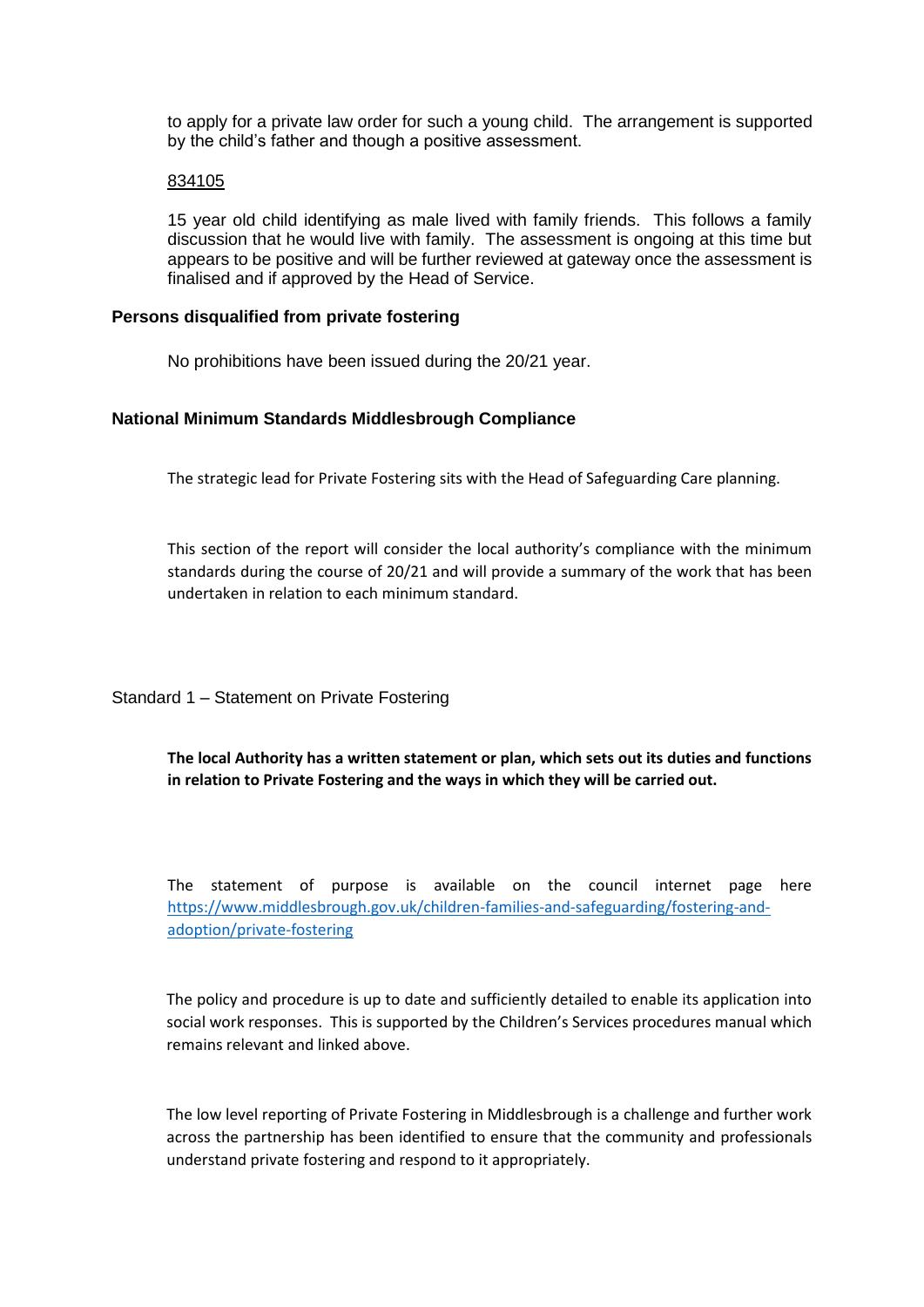### <span id="page-8-0"></span>Standard 2 - Notification

**The local authority;**

- **promotes awareness of the notification requirements and ensures that those professionals who may come into contact with privately fostered children understand their role in notification;**
- **responds effectively to notifications; and**
- **deals with situations where an arrangement comes to their attention, which has not been notified**

As detailed in standard 1, there have been a number of strategies to promote awareness of notification requirements. Significant work to raise awareness of private fostering in the community and across the partnership has been agreed, and a proposed plan will be submitted alongside this report. It has been identified that this will be a STSCP shared approach.

Information recorded within the PF1 annual report to the Government (available on LCS) identified that the Local Authority received 4 new notifications in 20/21

In all cases action was taken in accordance with requirements of the Children (Private Arrangements for Fostering) Regulations 2005 for carrying out visits.

<span id="page-8-1"></span>Standard 3 – Safeguarding & Promoting Welfare

.

**The local authority determines the suitability of all aspects of the Private Fostering arrangement in accordance with regulations**

Upon receipt of a notification, whether in accordance with regulation 3, 5 or 6, for the purposes of discharging its duty under section 67(1) of the Act (welfare of privately fostered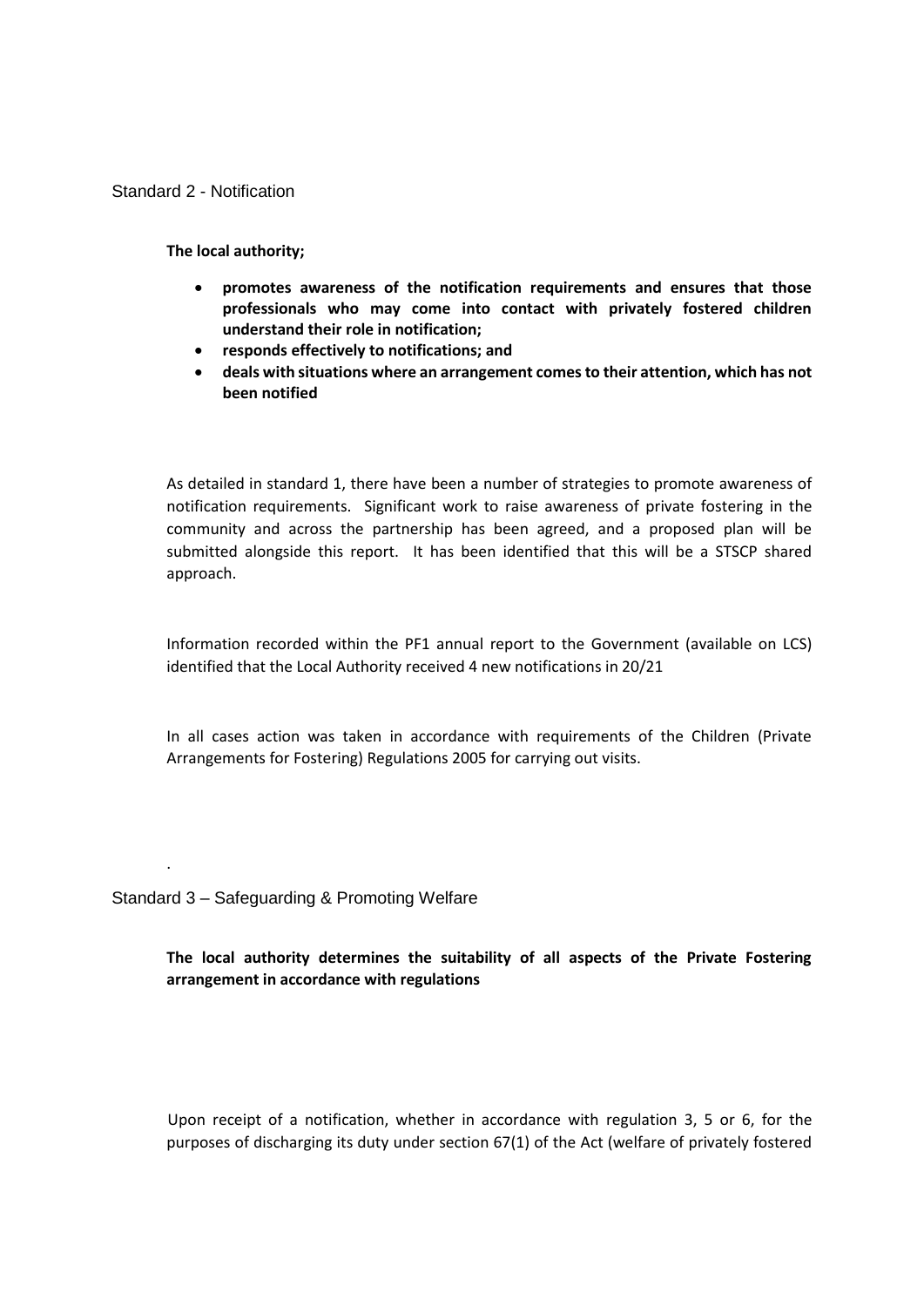children) the local authority must make arrangements to visit the proposed arrangement within 7 working days to:

### - visit the premises where it is proposed that the child will be cared for and accommodated;

- visit and speak to the proposed private foster carer and to all members of the household;
- visit and speak with the child alone, unless the visiting worker considers it inappropriate;
- speak to and, if it is practicable to do so, visit every parent or person with parental responsibility for the child and
- establish such matters listed in Schedule 2/3 as appear to the officer to be relevant.

A written report, in the form of a Private Fostering Assessment, is then undertaken and presented to the responsible Head of service for consideration/ratification.

Within the first year of the private fostering arrangements visits must be made at intervals of not more than six weeks; and in any second or subsequent year, at intervals of not more than 12 weeks. The frequency of such visits will be monitored and reviewed via regular performance meetings.

Any private fostering arrangements that continue over a year in duration are reviewed within Middlesbrough's Gateway panel in order to ensure continued that the arrangement continues to meet the child or young persons needs.

All children identified as being privately fostered have an Independent Reviewing Officer to support the review of the arrangements.

<span id="page-9-0"></span>Standard 4 – Advice & Support (also applies to 5 and 6)

# **The local authority provides advice and support to private foster carers and prospective private foster carers as appears to the authority is needed.**

Private fostering arrangements will be reviewed on an annual basis via Head of Service, with the social worker completing an updated assessment for consideration.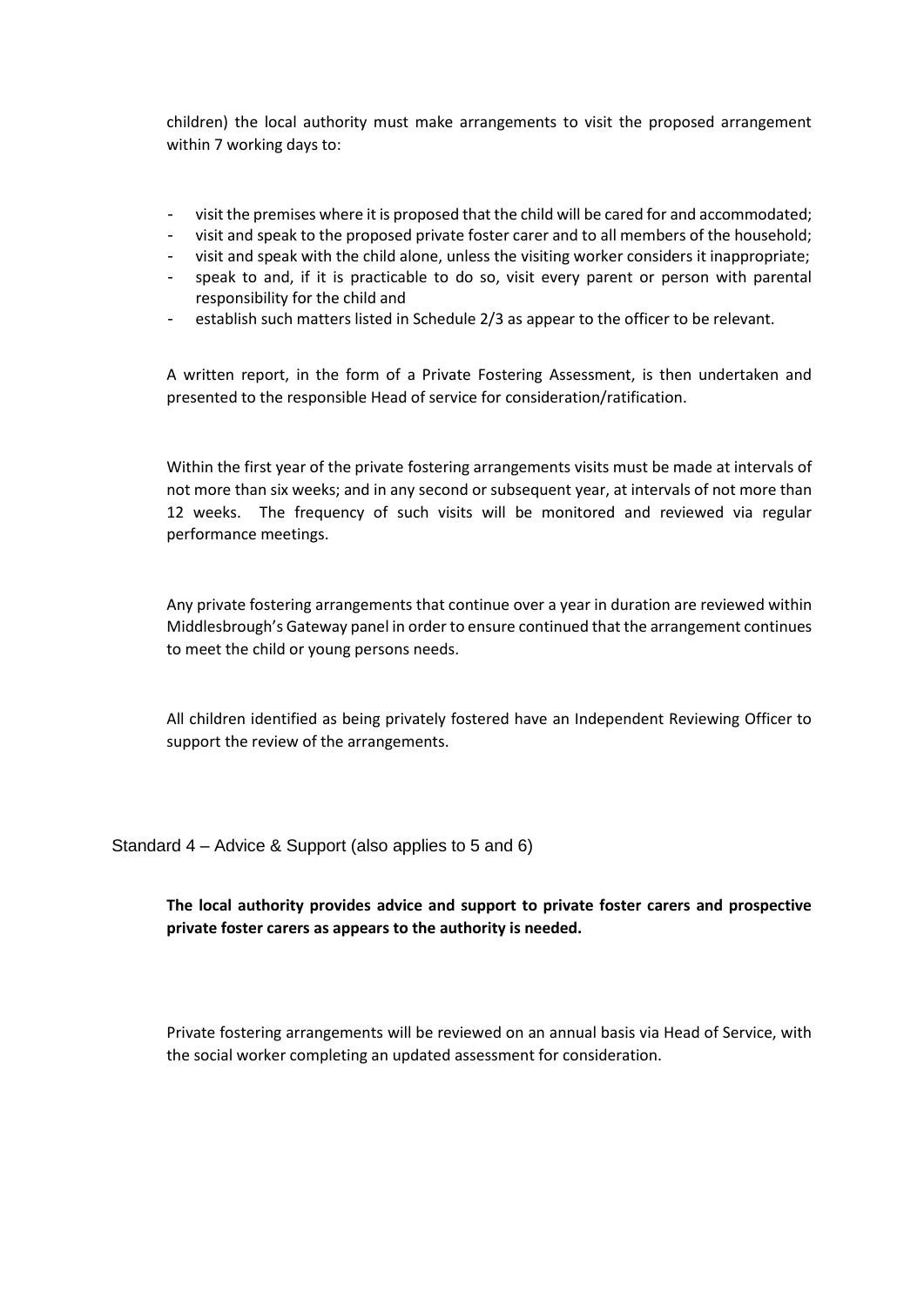All privately fostered children have an allocated social worker and are treated as Children in Need. The only difference being that they are visited in accordance with Private Fostering requirements.

<span id="page-10-0"></span>Standard 5

**The local authority provides advice and support to the parents of children who are privately fostered within their area as appears to the authority to be needed.**

The child's social worker remains responsible for ensuring that the child's parent(s) are consulted and their views sought throughout the assessment process. Parent(s) are also provided with an informative leaflet, detailing private fostering arrangements and what this entails from a legislative and service delivery perspective.

## <span id="page-10-1"></span>**Standard 6**

**Children who are privately fostered are able to access information and support when required so that their welfare is safeguarded and promoted. Privately fostered children are enabled to participate in decisions about their lives.**

Within the first year of the private fostering arrangement the child's social worker must visit at intervals of not more than six weeks; and in any second or subsequent year, at intervals of not more than 12 weeks.

All children party to private fostering arrangements remain subject to a Child in Need Plan, which clearly identifies the needs of the child, how such needs are to be met and specifies services to be provided.

Information packs were designed in consultation with children and young people who were privately fostered, to incorporate information and advice they felt would assist others subject to the same arrangements and that would help them understand the support and services available to them.

<span id="page-10-2"></span>Standard 7 – Monitoring Compliance with Duties and Functions in relation to Private Fostering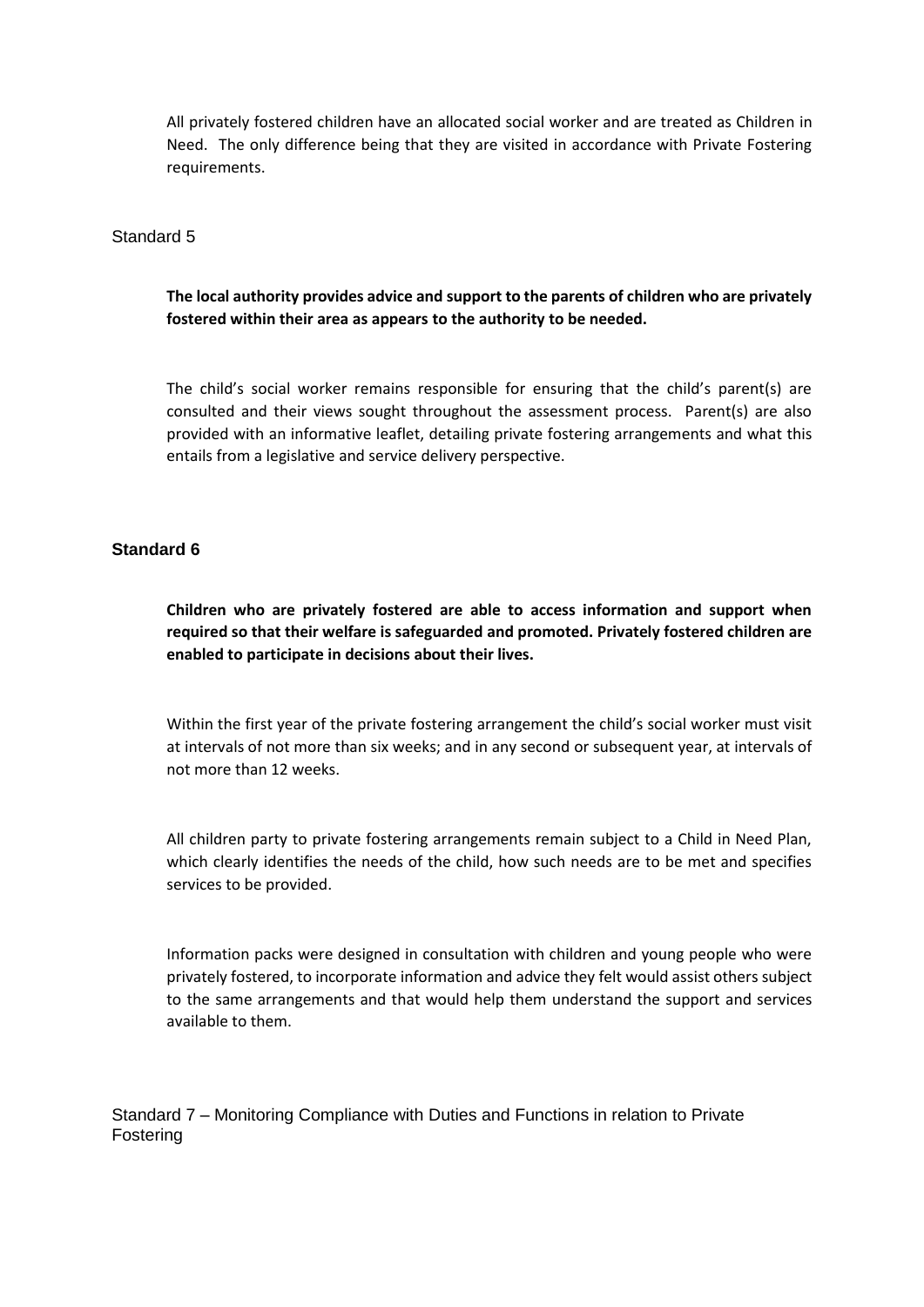**The local authority has in place and implements effectively a system for monitoring the way in which it discharges its duties and functions in relation to private fostering. It improves practice where this is indicated as necessary by the monitoring system.**

Private Fostering arrangements within Middlesbrough in 20/21 are presented to the Head of service for ratification. An annual review of arrangements takes place through the local authority legal gateway who receive an updating report from the social worker who also presents the case to panel.

Visits to children in private fostering arrangements are monitored regularly through performance meetings to ensure that visits are completed within timescales; where a concern is highlighted this is immediately addressed with the responsible team manager and action taken if required.

# <span id="page-11-0"></span>**Developments for 20/21**

The action plan focuses on the following areas:-

- Ensure that there is a targeted awareness raising and training in private fostering and that this is regularly re-communicated to the workforce and the community. This is an action carried forward by agreement at STSCP. A joint campaign will take place between Middlesbrough and R&C
	- o Through the Safeguarding Partnership by Head of Service
	- o By July 21
- Hold the annual review of private fostering arrangements
	- o Head of Service, Team Manager and social work teams
	- $\circ$  This has taken place and a further review will take place in 6 months for newly made private fostering arrangements
	- o October 21
- $\bullet$  Hold the private fostering steering group in a % basis going forward
	- o Head of Service with representatives across the partnership
- Consider the introduction of a private fostering worker in the fostering service. Carried forward from previous year due to review of fostering service by Partners in Practice.
	- o Head of Future for Families
	- o By end of financial year.